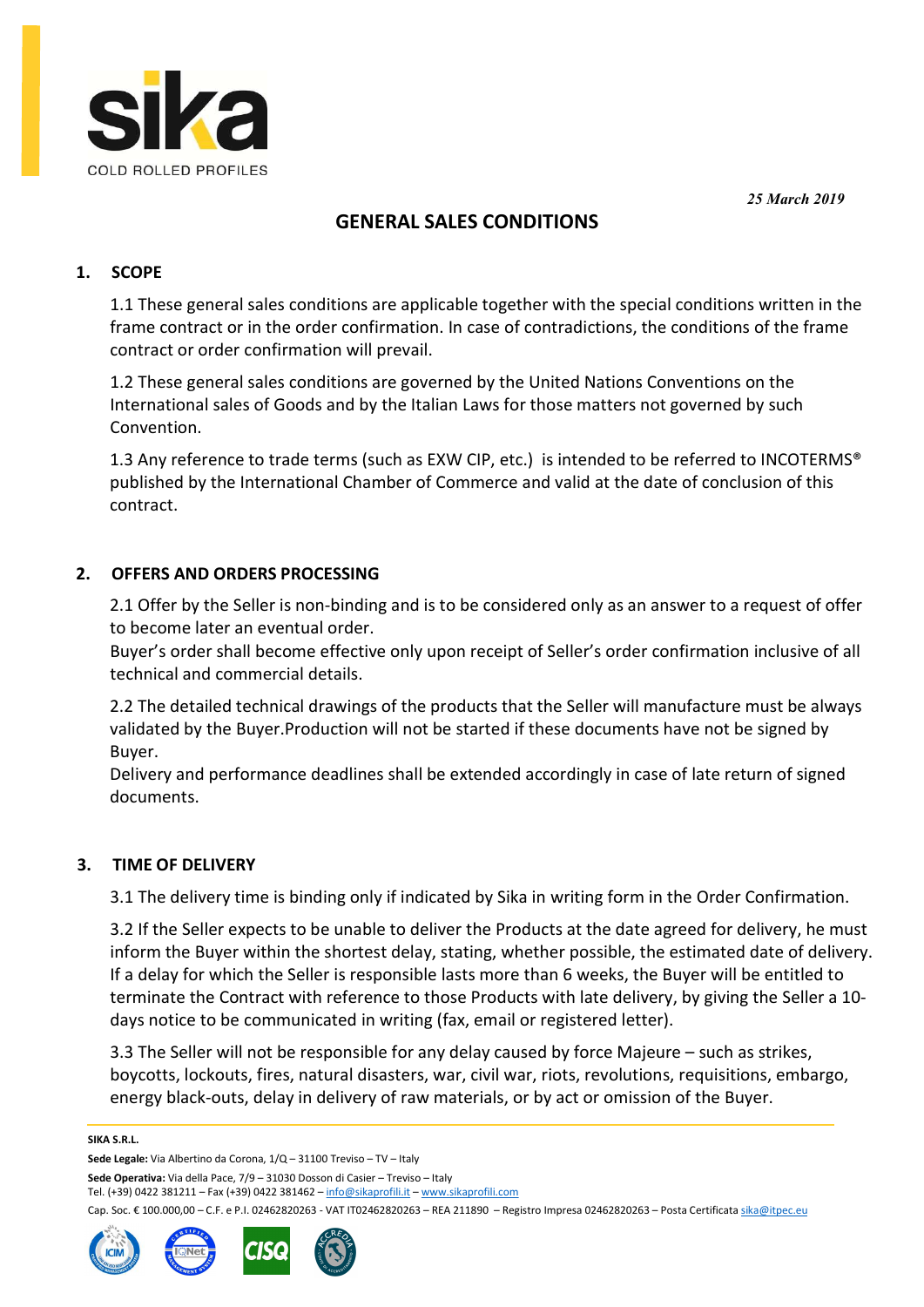

3.4 In case of delay due to the Supplier's fault the Buyer may put the Seller in default by official notice in writing. The Buyer may then ask for a compensation for the actual suffered damage, within the maximum amount of 5% of the price of the products the delivery of which has been delayed.

### 4. DELIVERY TERMS AND CONDITIONS

4.1 Unless otherwise agreed between the Parties deliveries shall be considered "Ex-Works" as per INCOTERMS®2010.

4.2 Unless otherwise agreed between the Parties the Products shall be delivered with a standard package such as metal-strapped bundles or wooden pallet.

### 5. PRICES

5.1 Sika's prices are calculated on the basis of the quotation of raw material at the moment of submitting the offer. Eventual variations of the raw material costs may cause a variation of the offered price.

 5.2 All prices are quoted in Euro, ex Works, and do not include additional expenses such as VAT or other taxes, levies and duties.

### 6. PAYMENT TERMS

6.1 Unless otherwise agreed between the Parties payment must be settled, without any deduction, within 30 days from date of invoice. If payment is not settled within the agreed terms the Buyer shall be in default.

Payment is deemed to be made only when Sika has the due amount available in its current account.

 6.2 If Buyer is in default of payment, the Seller is entitled to demand default interest for late payment of due amount.

6.3 If the Seller becomes aware of the risk that Buyer may not be able to perform his obligations the Seller is entitled to deliver only against advanced payment.

### 7. QUALITY TERMS FULFILLMENT

7.1 Quality of delivered products shall comply with:

- The technical drawing released by Seller and validated by the Buyer
- The Quality Specification agreed in writing

- The prototypes and/or samples supplied by the Buyer (whether such procedure was agreed between the Parties)

#### SIKA S.R.L.

Sede Operativa: Via della Pace, 7/9 – 31030 Dosson di Casier – Treviso – Italy

Tel. (+39) 0422 381211 – Fax (+39) 0422 381462 – info@sikaprofili.it – www.sikaprofili.com

Cap. Soc. € 100.000,00 - C.F. e P.I. 02462820263 - VAT IT02462820263 - REA 211890 - Registro Impresa 02462820263 - Posta Certificata sika@itpec.eu



Sede Legale: Via Albertino da Corona, 1/Q – 31100 Treviso – TV – Italy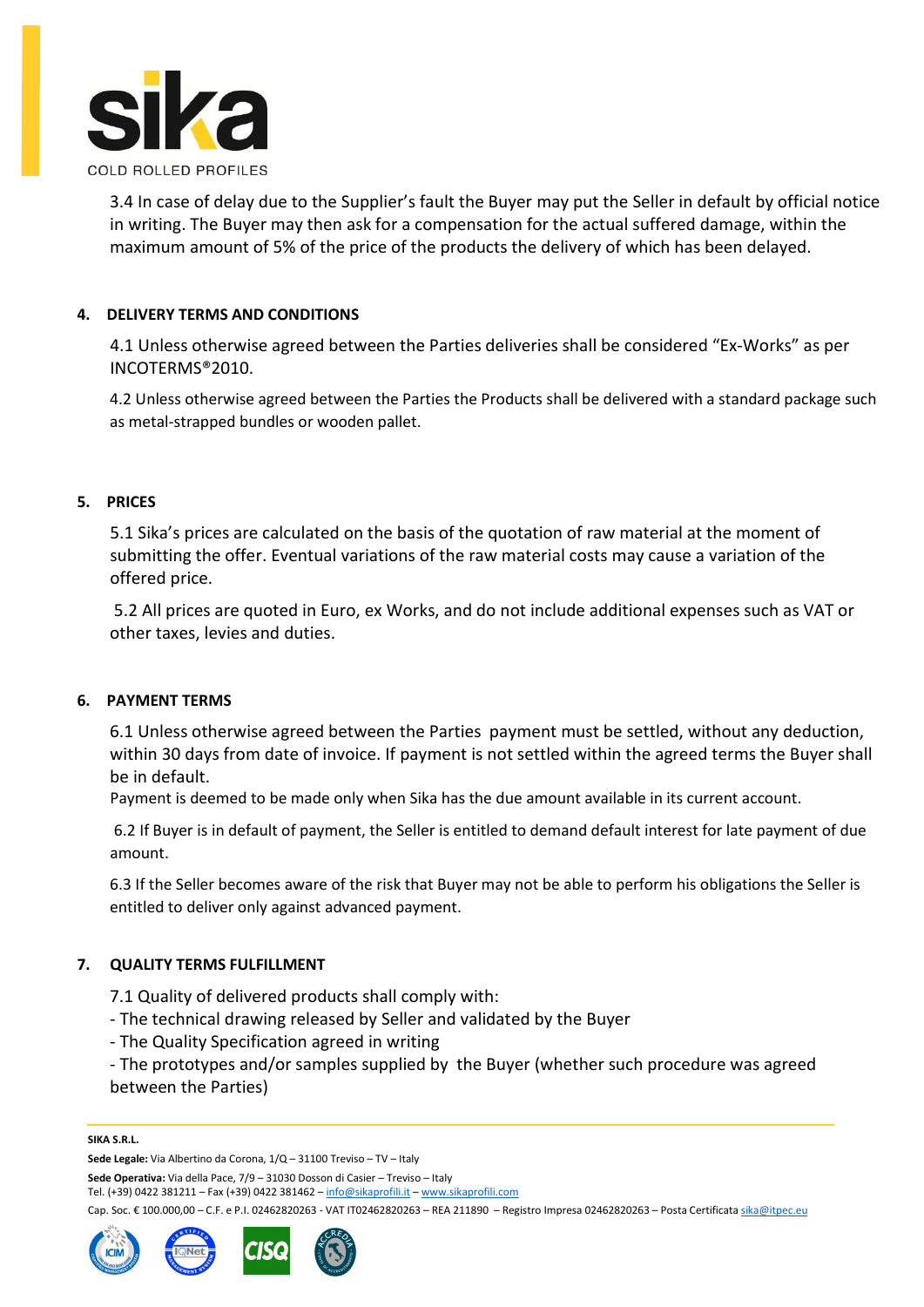

- The raw material quality with a thickness tolerance range according to the specifications of EN 10162 norms.

7.2 The cross sections are based on confirmed drawings and the technical terms of delivery pursuant to EN 10162 for cold rolled steel sections and grade of steel pursuant to the standard according to EN applicable

The Seller will not release any general warranty for the characteristics of its Products purposes of use pursued by Buyer. Buyer is solely responsible for the decision on whether a Product that complies with the agreed quality specification is fit for a certain purpose and for the nature of its use. The Seller will provide from primary steel mills the necessary raw material for the manufacture of the Product following to the Buyer's specifications. The existence of hairline cracks, laminations and inclusions or other non-apparent structural weakness cannot be ruled out.

7.3 Any complaints relating to packing, quality, quantity, exterior features of the Products (apparent defects), must be notified to the Seller by registered letter with return receipt, within 7 days from the receipt of the Products. Failing such notification the Buyer's right to claim the above defects will be forfeited.

Any complain relating to defects which cannot be discovered on the basis of a careful inspection upon receipt (hidden defects) shall be notified to the Seller by registered letter with return receipt, within 7 days from discovery of the defects and in any case not later than 12 months from the date of delivery.

7.4 Provided the Parties have agreed a Production Release by derogation of the validated technical drawing, and the delivered Product complies with the prototypes and samples accepted by the Buyer, the Buyer shall not be entitled to any warranty claims whatsoever against the Seller (provided all the other agreed quality specifications have been satisfied).

7.5 Deviation from the agreed quantity (number of pieces or lengths) and weight are allowed within a range of plus or minus 10% of the ordered quantity.

7.6 Buyer's warranty claims due to the occurrence of corrosion because of improper storage, packing, transport or time overlaps concerning storage for which in each case Buyer is responsible are excluded.

### 8. RETENTION OF TITLE

 It is agreed that the Seller shall maintain the reservation of ownership of the supplied Products, until payment has been settled in full by the Buyer.

The reservation of ownership is extended to the Products sold by the Buyer to third parties.

#### 9. JURISDICTION

The Law Court of the place where the Seller has his registered office shall have the exclusive jurisdiction in any action arising out of or in connection with this contract.

#### SIKA S.R.L.

Sede Legale: Via Albertino da Corona, 1/Q – 31100 Treviso – TV – Italy

Sede Operativa: Via della Pace, 7/9 – 31030 Dosson di Casier – Treviso – Italy

Tel. (+39) 0422 381211 – Fax (+39) 0422 381462 – info@sikaprofili.it – www.sikaprofili.com

Cap. Soc. € 100.000,00 - C.F. e P.I. 02462820263 - VAT IT02462820263 - REA 211890 - Registro Impresa 02462820263 - Posta Certificata sika@itpec.eu